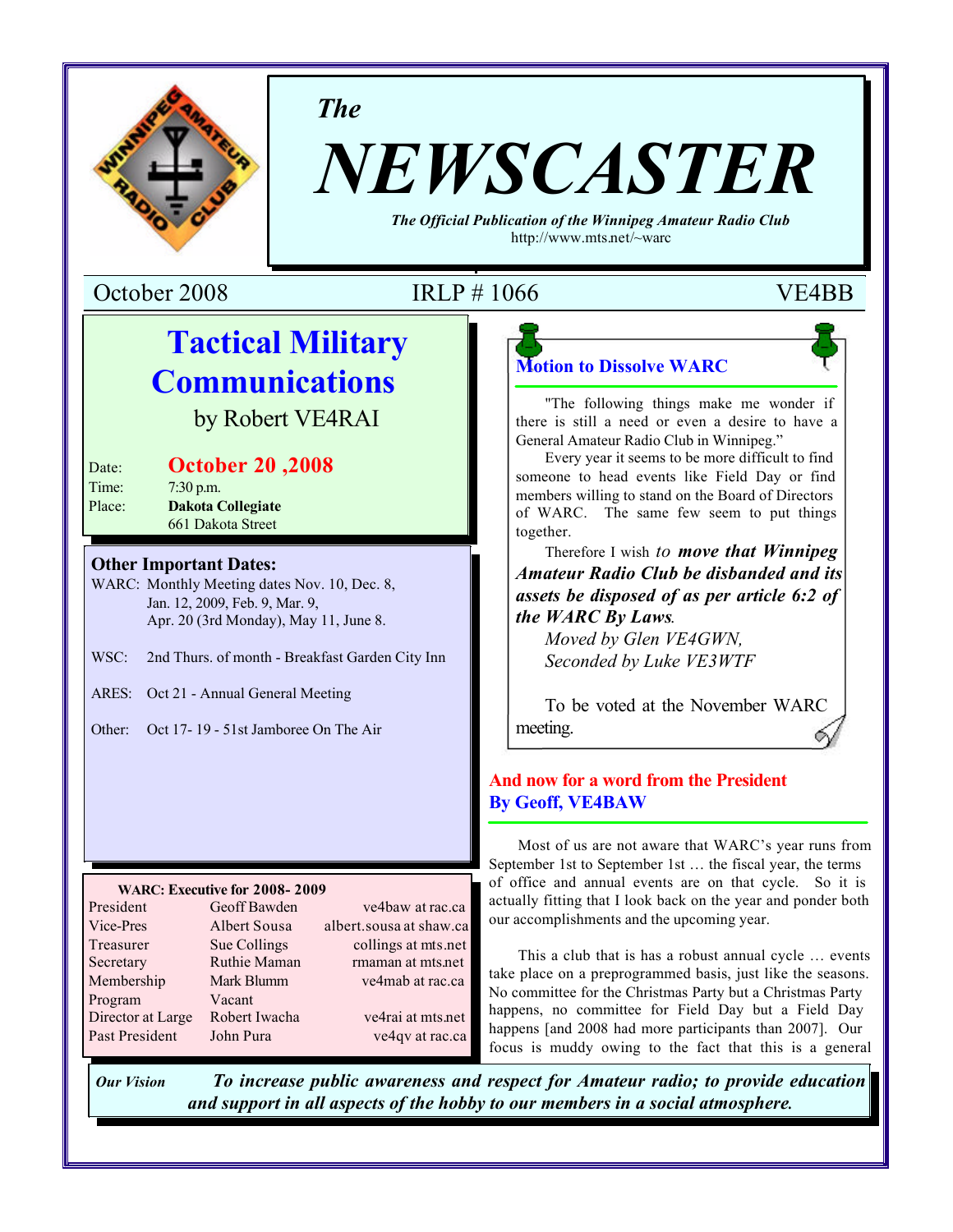| Freq        | Prov/         |                             | <b>UTC</b>         |
|-------------|---------------|-----------------------------|--------------------|
|             | <b>State</b>  |                             |                    |
| 7.055       | <b>MB</b>     | <b>Trans Prov</b>           | 17:00 local        |
| 3.747       | MB            | <b>Evening Phone</b>        | 19:00 local        |
| 3.937       | ND            | North Dakota                | 00:30              |
| 3.735       | <b>SK</b>     | <b>SK Public</b><br>Service | 01:00              |
| 3.750       | <b>NWON</b>   | NW Ontario                  | 01:15              |
| 3.700       | AB            | <b>AB Public</b><br>Service | 01:30              |
| 3.660       | MB, SK,<br>AB | Prairie Traffic             | 01:30              |
| 7.055       | MB            | <b>Trans Prov</b>           | 08:00 local        |
| 3.743       | MB            | Mb Morning<br><b>WX</b>     | 14:30              |
| 14.140      | CA            | Trans-Canada                | 18:00              |
| 7.055       |               | Aurora                      | 23:00              |
| 3.860       | <b>MN</b>     | Minnesota                   | 23:00              |
| 145.450     | <b>WW</b>     | <b>MB IRLP</b>              | 02:00<br>Wednesday |
| $147.390 +$ | MB            | Morning                     | 09:00 Local        |
| $147.390 +$ | <b>MB</b>     | MRS Thursday                | 21:00 Local        |
| $147.390 +$ | <b>MB</b>     | <b>MRS</b> Sunday           | 21:00 Local        |
|             |               |                             |                    |
|             |               |                             |                    |
|             |               |                             |                    |
|             |               |                             |                    |
|             |               |                             |                    |
|             |               |                             |                    |
|             |               |                             |                    |

**Amateur Radio Service Centre** Industry Canad P.O. Box 9654, Postal Station T Ottawa, Ontario, K1G 6K9 Telephone: (613) 780-3333 Toll free: (888) 780-3333 Fax: (613) 998-5919 E-mail: spectrum.amateur@ic.gc.ca http://strategis.ic.gc.ca/epic/internet/insmt-gst.nsf/en/h \_sf01709e.html

126. ISBN 2020

**IRLP Node** 1066 145.450 MHz -600 KHz (VE4WRS) Comments or if you just want to reach us :

**Winnipeg Amateur Radio Club C/O VE4WSC 598 St. Mary's Road Winnipeg, MB R2M 3L5**

88. 88. 88. 88. 88. 88.

interest club, with an emphasis on camaraderie and mutual support. The only ones seemingly stressed by this are the executive who are tasked [and volunteered] to make the club run smoothly.

Our major planned event for 2008 was the Hamfest and RAC AGM, which was a Canadian success. We had Hams from many parts of Canada [BC, Alberta, Ontario, Quebec, Nunavut] come and had a great time. New friends were made and much was learned. I doubt whether any other group across Canada could have done a better job.

This year we are looking to have a DXpedition in the spring of 2009 as well as classes to train new hams. Many look back on the Prairie Dog Special DXpedition with nostalgia and that precedent is serving as an example and model.

A motion has come forward to abolish the club. The primary mover states there seems to be little support for club events as evidenced by the lack of volunteers to plan events such as the Christmas Party and Field Day. The mover also noted that out-of-towners expressed some surprise at the numbers of locals at the conference. The mover has expressed that this motion is to motivate more involvement in the club.

There are rumours abounding about other demises, I hear rumours of the demise of MARMFest and the International Hamfest at the Peace Gardens.

Perhaps this is the trend or perhaps these are just rumours and gossip. In our modern electronic world where kids playing games on the Internet can team [and talk] with people from Australia and Turkey perhaps there is no place or reason for Hams to come together. Perhaps amateur radio is on its deathbed.

Naw … I picked amateur radio as a hobby because it was fun and magical … it is a mixture of technology, science, electronics and camaraderie. I believe that there are infinite dimensions to the hobby –satellites, APRS, DX, HF, etc., etc. I believe that Hams need to help each other and work to make the hobby flourish and I believe that WARC fills a certain role that no other group has the mandate for or will likely have the mandate for.



Yes the latest run of the 2008 Blue books are now for sale. Pick up you copy at the WARC meeting. Remember this is a limited run and when they are gone, they are gone.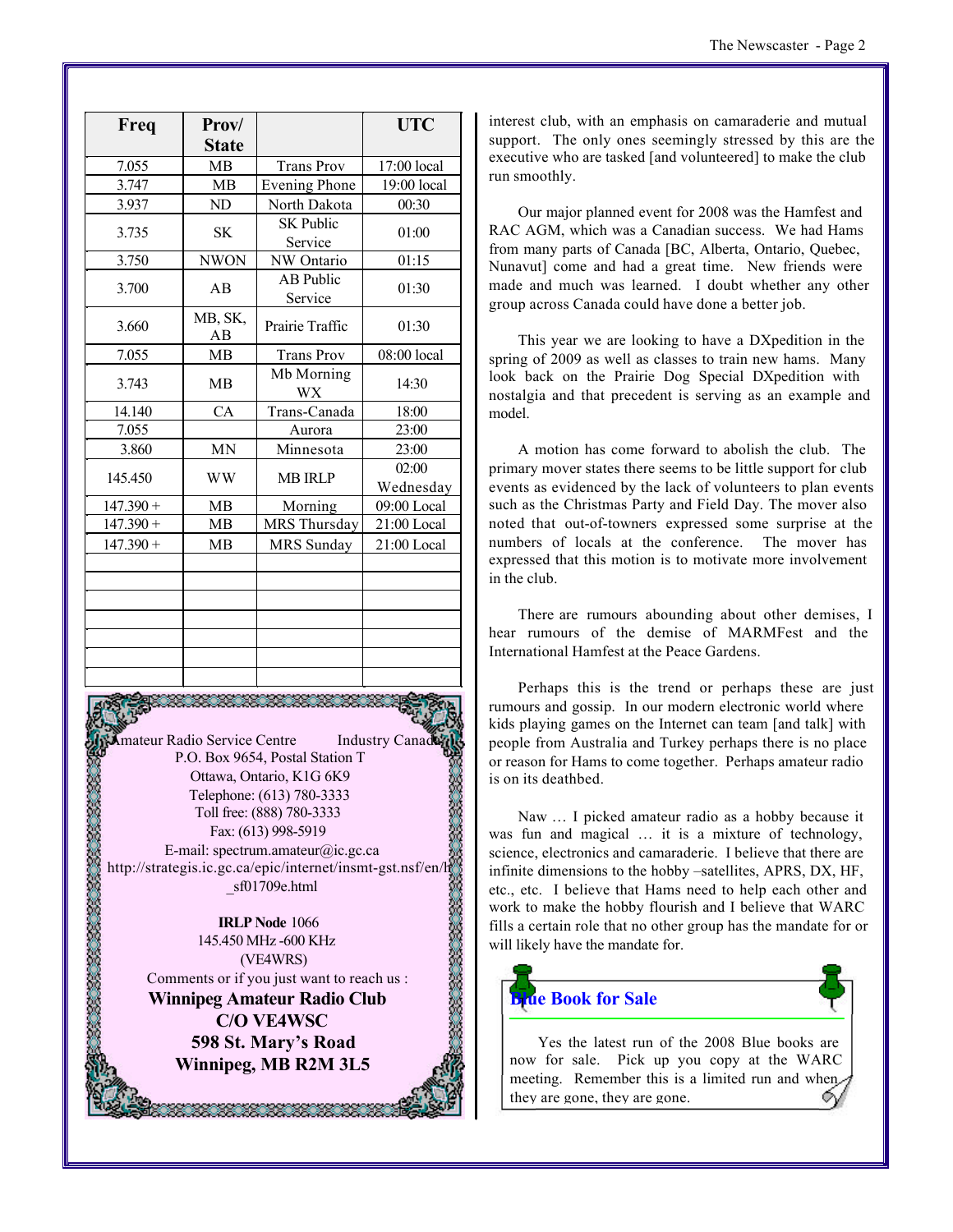#### **WPGARES By Jeff, VE4MBQ -Emergency Coordinator**

On-call or standby operations for VE4WWO in the Prairie & Arctic Strom Prediction Centre concluded WED 3 SEP. Our operation ran MON 12 MAY thru WED 3 SEP with an ARES member on call from 0930-1730h and 1730-2130h daily. There were only 8 Severe Weather activation's this season (as opposed to 15 activation's in 2007 and 18 activation's in 2006). Ten ARES members participated this year which is way less than what we need to make this manageable. Thanks to Volunteer Controllers VE4s: AJO, ALW, EH, RCJ, VZ, GWN, HAZ, JNF, DWG and MBQ. Special thanks to:

Ellis Seddon VE4AJO Covered five weeks on-call Bill Simm VE4ALW Covered five weeks on-call **and** came in from Portage for each activation

Glen Napady VE4GWN Covered four weeks on-call Harm Hazeu VE4HAZ Covered six weeks on-call.

**We need additional WWO Controllers for 2009 if we want to continue operating VE4WWO for severe summer weather**. ARES units with members living close to Winnipeg are asked to encourage involvement with our on-call rotation. New Controllers can be mentored by an experienced WWO Controller.

Eight WPGARES volunteers provided Amateur communications SAT 13 SEP at Riverview Community Centre for the SuperWalk for Parkinson's. Thanks to VE4s: HAZ, GWN, MMG, BN, OAK, GNT, VID and HK. Special Thanks to Dick VE4HK for Coordinating this event for WPGARES.

Eleven WPGARES volunteers provided Amateur communications SUN 14 SEP at Assiniboine Park for the Terry Fox Run. Thanks to VE4s: AJO, PH, YYL, MMG, BN, DWG, OAK, LDI, HK, KAZ and GWN. Special Thanks to Glen VE4GWN for Coordinating this event for WPGARES.

Bill Karle VE4KZ, DEC for North-Eastman ARES gave us a very interesting presentation at the SEP General Meeting regarding the Simulated Response Exercise for the RM of Springfield in MAY. Bill's style of presentation was quite captivating.

As reported last month, nominations for the 2008-09 WPGARES Inc. Executive opened at the conclusion of our SEP General Meeting. Nominations close TUE 14 OCT. Our Annual General Meeting is TUE 21 OCT 1900h at Sir Wm Stephenson Library 765 Keewatin Street.

#### **Superwalk for Parkinson's By Dick, VE4HK**

The 2008 Superwalk for Parkinson's moved to another new venue. The Bronx Park site used in 2007 was unavailable as it is under construction. The new site was the Riverview Community Club, located on Ashland and Eccles in the Riverview area of Fort Rouge. There was only one event, a 1.8 km walk. A few participants walked the course twice. The event began at 10:00 am, and was over by 11:30 am. More than 250 people participated

Our amateur radio group held a short briefing meeting at 9 am, before proceeding to our assigned locations. Each amateur who wanted a T shirt received one. One amateur shadowed Howard Koks, the event coordinator, another remained with the St. Johns Ambulance personnel. Two operated the base station. Two covered the water station. Two rode over the course several times to ensure the safety of the participants. Our duties were as follows:

- Watch for any participants having difficulty, and notify Control, who would then notify the St. Johns Ambulance personnel or arrange for an ambulance, as necessary
- Amateurs at the water station were to advise Control if more water or other supplies were required
- Shadow kept Event Coordinator apprised of happenings on the course
- ü bicyclists travelled around the course several times to ensure that no participants were having difficulty
- bicyclists stopped at turns in the course, to ensure that participants did not become lost
- bicyclists notified Control of numbers of entrants left on the course
- bicyclists notified participants that event would be closing shortly

The Superwalk for Parkinson's had several police cars, 1 police motorcycle, and 2 police officers on horseback accompanying the participants. Our bicyclists had to watch carefully for deposits left on the street by the horses.

There were no problems with the communications for this event. The Control station used a 2 meter mobile radio. Everyone else used their handheld. We used 146.46 simplex.

 The Parkinson's Walk is an excellent low key operation, ideal for training ARES members. We appreciate the opportunity to work with Parkinson's personnel.

Winnipeg ARES Volunteers

Coordinator, Dick Maguire VE4HK, Howard's Shadow Harm Hazeu VE4HAZ, Medical Shadow Glen Napady VE4GWN, Control, Mariska Maguire VE4MMG, Ed Bethune VE4BN, Water Station, Ed Oakes VE4OAK, Jim McKinley VE4GMT, Bike 1, Dick Maguire VE4HK, Bike 2, Tedd Vidler VE4VID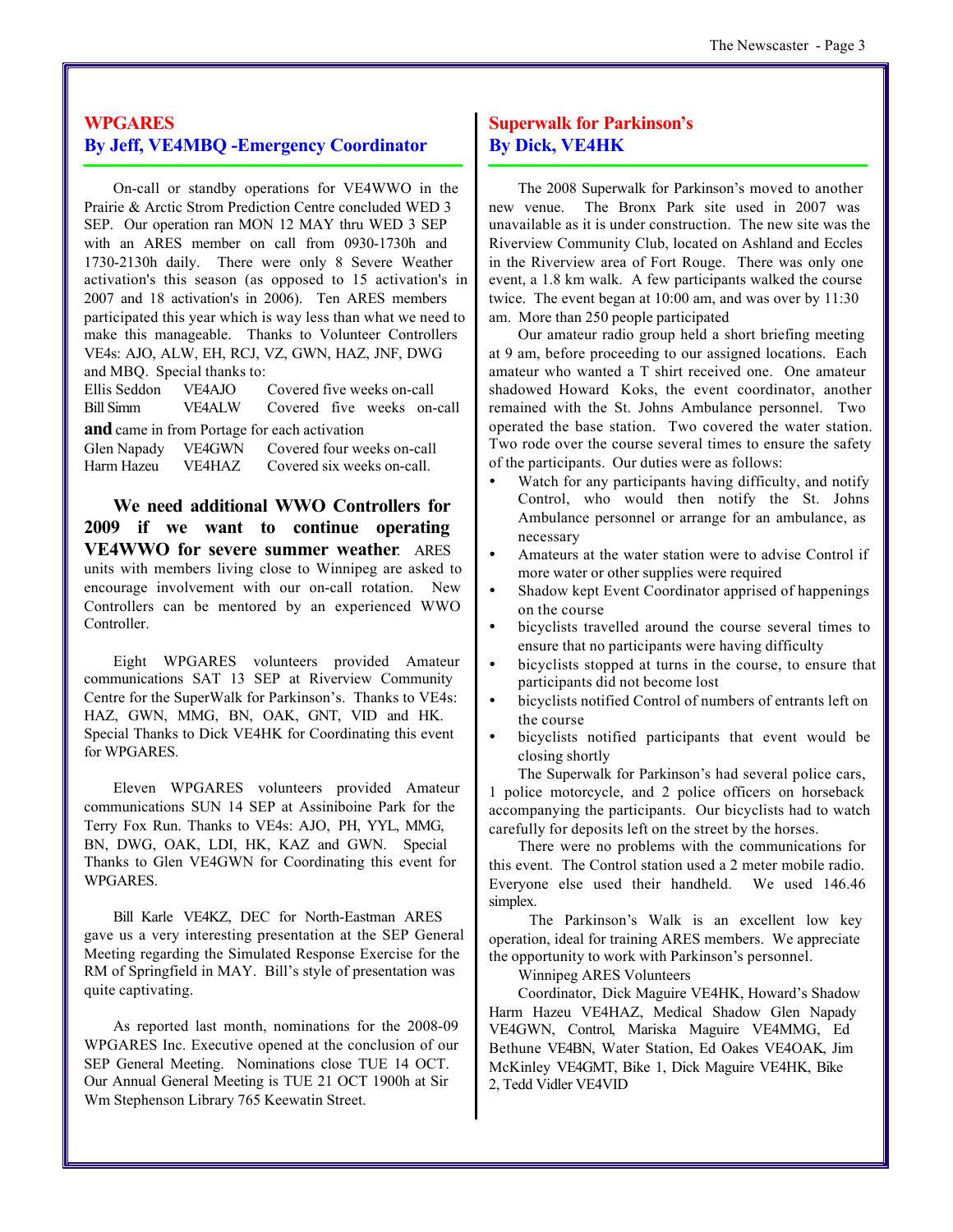#### **Minutes for September 8th, 2008 Submitted by Ruthie, VE4CRS**

Meeting called to order by Geoff VE4BAW at 7:30 PM. First half of meeting to be conducted by Albert VA4AS. Second half of meeting to be a planning session conducted by Geoff.

Intros followed. 36 members and 3 non-members attended.

Presentation of WARC mug to Aruni for her presentation at Hamfest. Aruni VE4WMK presented mug to Adam VE4SN for his presentation at Hamfest. Present to future to past!

#### *DX report by Adam VE4SN*

Conditions are improving slightly. No sun spots, propagation not that good. Europeans on 20m, mostly CW. Wales Island – EU124. Alert reactivated – radio station CFARS – VE8RCS.

#### *Motion to accept minutes*

 of June GM as printed in Newscaster by Rick VE4RA, seconded by Glen VE4GWN. Carried.

#### *Hamfest Derek VE4HAY – preliminary report*

Hamfest was excellent and made a profit. Detailed report will be given at Oct. GM. Part of the profit will go back to WARC for lost revenue because of having only one Flea Market this year. The rest of the profit will go to DARF. Question whether there will be a refund for presenters. Not discussed. The poor attendance of WARC members was noted.

#### *ARES*

Sept. meeting, Tuesday the 16th. Presenter: - VE4KZ. Need volunteers for Parkinson's walk and Terry Fox run.

#### *Field Day*

It was a success even though there was no coordinator. Executive did last minute planning. (more discussing during planning session)

#### *Treasurer's Report*

As of Aug. 31, 2008. Income - \$670.00 Expenses - \$1,253.31 Bank Balance – \$4,938.87.

#### *New Executive for 2008-2009*

Past President – John VE4QV President – Geoff VE4BAW Vice President – Albert VA4AS Secretary – Ruthie VE4CRS Treasurer – Susan VE4SYM Membership – Mark VE4MAB Programs – Bob VE4RCJ Education – Robert VE4RAI together with Albert VE4AS

#### *MRS*

Repair work has been completed on antennas at Richardson Bldg. Gimli/MAN repeaters are better. 6m antenna – good coverage Red River Valley.

#### *New Business*

*Notice of Motion – presented by Glen VE4GWN to be voted at the November WARC GM.*

*"I move that Winnipeg Amateur Radio Club be disbanded and its assets be disposed of as per article 6:2 of the WARC By-Laws." Seconded by Luke VE4WTF.*

This motion was introduced for the following reason.

"The following things make me wonder if there is still a need or even a desire to have a General Amateur Radio Club in Winnipeg. The poor attendance at the Hamfest. Every year it seems to be more difficult to find someone to head events like Field Day or find members willing to stand on the Board of Directors of WARC. The same few seem to put things together."

#### *Motion to adjourn*

Meeting by Glen VE4GWN, seconded by Rolf VE4VZ. Carried.

Winner of 50/50 draw – Glen VE4GW Membership draw – Glen VE4GWN

#### *Planning Session*

- 1. Xmas party committee: Rolf VE4VZ to head committee. He intends to get help from members. Plans to be tentatively in place by Oct. GM. Luke VE4WTF to help.
- 2. Field Day committee: Rolf VE4VZ, Bob VE4RCJ, Rick VE4RA, Willard VE4WJE have volunteered to be the committee. Fort Whyte location was excellent and suggested as location for 2009 Field Day. Suggestion to raise profile with lots of PR. It is also a social event.

**Amateur Radio** *~ A Community Resource*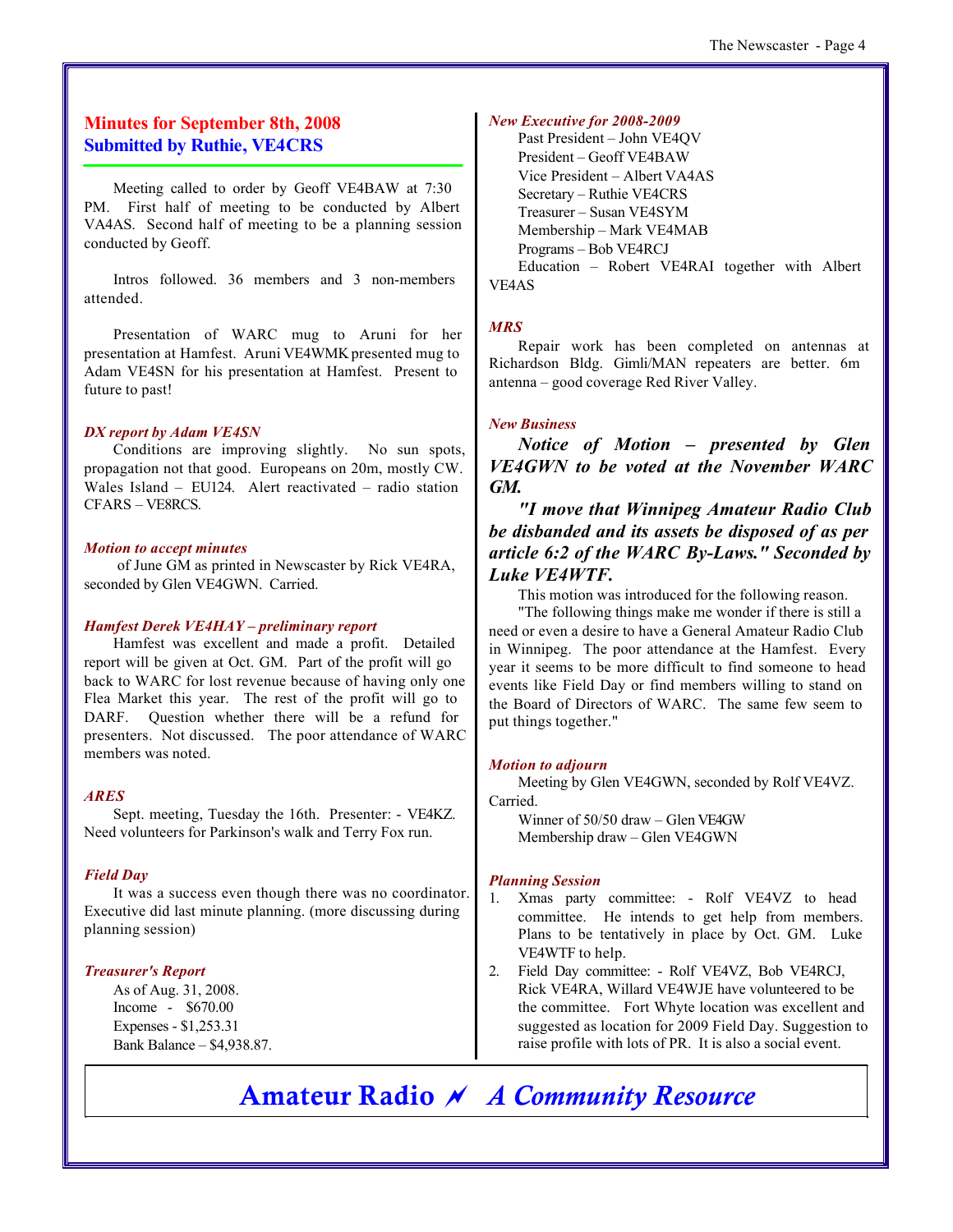- 3. Home Brew: Participation is down either step it up or give it up. Links are posted in Newscaster for project ideas. Discussion followed: - continue for betterment of learning; money incentive; show and tell nights; needs format change.
- 4. Marathon: There is a large committee that works successfully every year.
- 5. Programs: Asking for suggestions from members. APRS; Grounding; Mobile operation; antennas; workshop at U of M; EH antenna presentation by Willard.
- 6. Newscaster: In need of articles. Newscaster is appreciated by members and should continue.
- 7. Membership: Outreach to Philippine clubs. Outreach to new hams. Info of new hams to be reported to Mark. Get info from designated examiners. Home brew can be an attraction.
- 8. Website: Mark VE4MAB is responsible for WARC Website. Members to say what info they want to see on site: - special events; technical info; links;
- 9. Clubhouse: There is still a motion on the books. Need to come back to.
- 10. Education: Albert VA4AS and Robert VE4RAI to head – education for members and a program to teach new hams. Leadership in the latter is needed.
- 11. DXpedition: Suggestion to hold DXpedition like the one held on Prairie Dog Central. Ask David VE4DAR for info. Discussion will be continued.
- 12. Community Trailer: Derek VE4HAY Think about outfitting and using. Could be portable Clubhouse. Need tall volunteers to put up ceiling – work party. Glen, Fred and Rolf volunteered. Has repeater equipment.
- 13. Satellite short presentation by Witt VE4WK.

Meeting ended – 9:45 PM.

#### **Home Brew Night**

While home brew night is months off. And in an effort to try to encourage more people to build projects, here are a few sites you could find from simple to technical projects. You now have notice with plenty of time to build one of these and bring to Home Brew night. Rememb er there is Prize money to be won.

http://www.tecsolv.com/cq/

http://www.ac6v.com/homebrew.htm

http://www.dxzone.com/catalog/Technical\_Reference/Home brew/

http://www.nitehawk.com/rasmit/sa50.html

http://hamradiooperator.blogspot.com/2008/08/2e0hts-home brew-4-element-yagi-project.html

#### **Field Day Coordinator - Rolf, VE4VZ**

Field day is coming quickly. It is only 8 months away, and we are looking for help already. Make sure you come out to this months WARC meeting, where we will be dis cussing Field preparations and the direction Field day will take. Rolf, VE4VZ has agreed to take on the coordinator position and is looking for a few people to form the rest of the committee. Please contact him is you are interested.

#### **Help Wanted - Ham Radio Course**

The Winnipeg Amateur Radio Club is looking at putting on a Basic Ham course in the new year. At this time they are looking for volunteers who would be willing to teach a small section of the material. If you have any expertise in one or more areas of the study guide, we need your help. Please contact va4as albert.sousa@shaw.ca who is heading up this committee.

Please help us generate more interest in Amateur Radio and help increase our numbers.

#### **Students Wanted - Ham Radio Course**

In conjunction with the above noted course being developed for the new year, WARC is also looking for students. So if you know of a friend, relative, child, etc... that is interested in radio, wireless communications, electronics etc.. who you think would be a great person to be a ham, then please contact them and strongly suggest that they take this simple course and join our great hobby. Contact va4as albert.sousa@shaw.ca for more information.

#### **UMARS -SIG**

The University of Manitoba Amateur Radio Club, is looking for help on the installation of the SpacePort antennas and equipment. If you would like to help out, and learn more about Satellites and the plans that are underway at the U of M for the Space Port, then please contact ve4wk kinsner@ee.umanitoba.ca, who can put you in touch with the right people.

## *What have you done to "promote amateur radio this week"*

 That line we credit to an old News stalwart, Peter Parker with using in his old VK1 and VK3 casts many years ago and it still stands true *-WIA*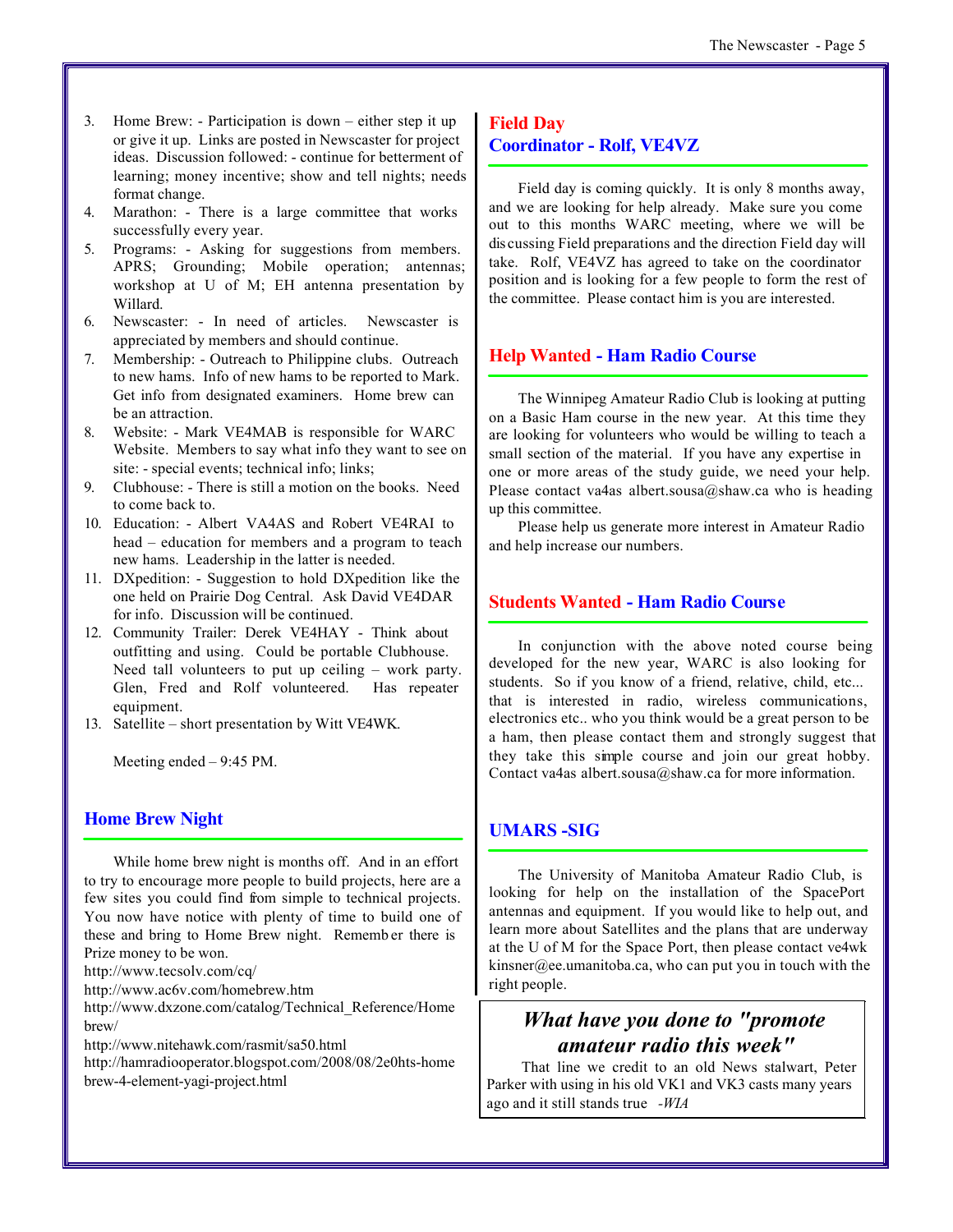#### **Cell Phone Ban in Cars - Are Ham's exempt ? By Derek Hay**

There is movement a foot by various provincial governments to ban the use of cell phones and other devices while operating a motor vehicle. The follow is an exchange of letters between myself and the Ministers office responsible for this possible ban in Manitoba. Please read the exchange and think about voicing your own concerns. It is only with pressure from HAM's that we can be exempt from any legislation. There are at least two provinces already with restrictions. **Manitoba will have a ban**, **but it is up to us to ensure that Amateur Radio is exempt.**

From: Spacek, John (MIT) Cc: Infrastructure & Transportation, Minister (LEG) Sent: Tuesday, August 26, 2008 2:43 PM Subject: Cell Phone ban Dear Mr. Hay: Your April 15, 2008 e-mail on behalf of Radio

Amateurs of Canada to the Honourable Ron Lemieux, Minister of Infrastructure and Transportation, regarding two-way radio operation and driver cell phone prohibitions, was referred to me for a response.

As you are aware, the Government of Manitoba is considering taking action on driver cell phone use. The use of cell phones and other in-vehicle communication devices are a significant driver distraction. The Government is interested in limiting the safety concerns associated with this behaviour; however, the Government is still assessing the best course of action to address the safety concerns posed by distracted driving and continues to monitor and assess the issue.

I appreciate that you and other radio operators have provided assistance to Manitobans during times of crisis and understand that you are concerned about how possible future government action on distracted driving and in-vehicle communication devices may impact your organization. The Government is in the process of determining the best course of action.

Thank you for taking the time to share your organization's concerns. The information that you have provided will be taken into consideration as the Government determines the best course of action for addressing the driver distraction caused by in-vehicle communication devices.

Sincerely, John Spacek Assistant Deputy Minister Transportation Policy and Motor Carrier Divisions

c. Honourable Ron Lemieux, Minister

From: Hay-Family Sent: Tuesday, April 15, 2008 3:08 PM To: Infrastructure & Transportation, Minister Subject: Cell Phone ban

Dear The Honourable Ron Lemieux,

I am writing to you today about a proposed ban or restriction on the use of cell phones in motor vehicles. Please see the attached document on items that need to be considered before imposing such a ban.

I am looking forward to providing insight on such a ban/restriction.

Thank you for your time.

\* \* \* \* \* \* \* \* \* \* \* \* \* \* \* \* \* \* \* \* \* \* \* April 15, 2008 The Honourable Ron Lemieux, Minister Infrastructure and Transportation Government of Manitoba

RE: proposed legislation – restrictions on cell phone use in motor vehicles

Dear Sir,

I am writing to you today as I have heard that the Manitoba Provincial Government is thinking of putting in a restriction on the use of cell phones while operating a motor vehicle. This is probably a very good idea, however I do have some concerns on the possible language and formatting of such a restriction.

As you know there are not just cell phones being used in motor vehicles. There are also a number of other devices, such as 2 way radios & data terminals. My concern is with any restriction on the use of 2-way radios while operating a motor vehicle. I am a member of the following clubs, Winnipeg Amateur Radio Club, Manitoba Repeater Society, Radio Amateurs of Canada and Amateur Radio Emergency Service. You may or may not be aware, but amateur radio, AKA Ham Radio, is a very integral part of community emergency plans. The ability for an amateur radio operator to use their radio while mobile in a motor vehicle is a very import part of their function in their relaying of information from the field to a central dispatcher and then on to various government departments or other served agencies. Ham radio operators were, an important member of the 1997 Flood of the Century, being placed behind the ring dikes with their own equipment sending information back to Winnipeg on the conditions in the field. Ham radio operators also relayed information during times of severe storms such as last summers F5 tornado near Elie. This information is sent directly to the amateur radio CANWarn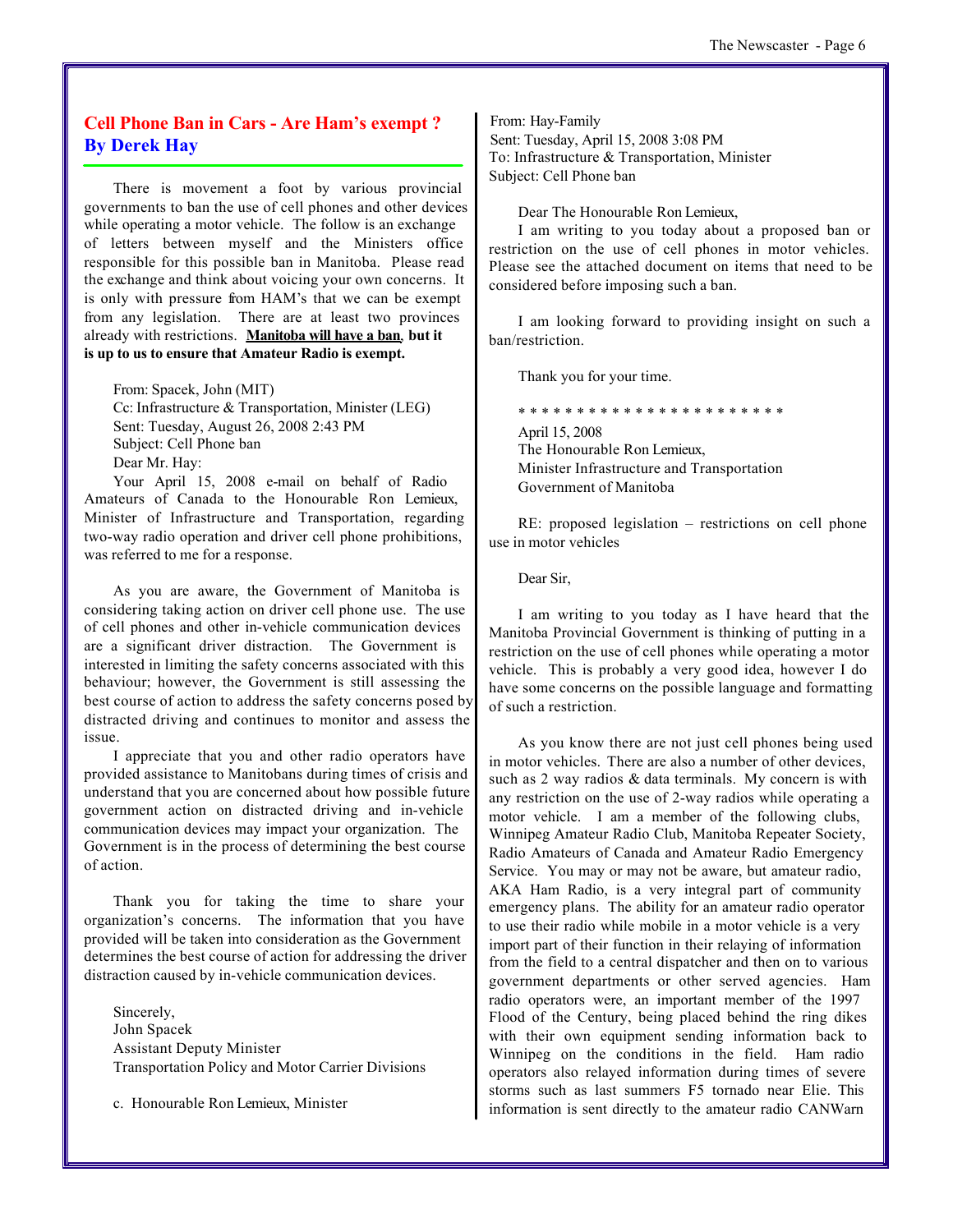station located in the Prairie Storm Prediction Centre of Environment Canada office on Main Street. During non-emergency times amateur radio provides communication service for a number of public service event such as for the Manitoba Marathon. Without the services of Amateur Radio, the Manitoba Marathon would not have been able to operate over these many years. It is the behind the scenes use of amateur radio that supports the runners by providing medical, therapy and aid dispatch through out the course. In other words Amateur Radio is used in motor vehicles in much the same way that emergency services (i.e. police, fire, ambulance, public works, Transportation etc...) use their radios in their motor vehicles. While these emergency services use their radio for routine exchange of information on a daily basis and on occasion exchange emergency information during times of crisis, Amateur radio operators also use their radios on a daily basis exchanging information between each other. While this information is personal in nature for 95% of the time, it is also used to develop skills and knowledge of radio use that can and do get used during times of need, be it public service or during emergency situations.

I urge that any legislation allow for the specific exemption of Amateur Radio in any restrictions of using 2 -way radio devices in motor vehicles.

If there is going to be an Industry Action Committee (IAC) developed to study the use of 2 way radio in motor vehicles that would lead to exempting such use from proposed legislation, I would like to request, that a member of the Winnipeg Amateur Radio club and a member of Amateur Radio Emergency Services, be allow to sit on such a committee.

Should you have any questions or would like more information or clarification on Amateur Radio and our services to the public and served government department or agencies, I would be more than willing to meet with you or your deputy ministers.

Sincerely, Derek Hay



#### **RAC Bulletin # 23**

Since the introduction of a Radio Amateurs of Canada Field Services national emergency program, the responsible RAC officials have been working behind the scenes to launch an effective Canadian Amateur Radio Emergency Database, or "CARED", in support of the RAC Amateur Radio Emergency Service (ARES) and mutual aid. Steps are being taken by RAC's National Emergency Coordinator Ken Oelke, VE6AFO, and CARED Manager Drew Watson, VA7DR, to ensure both RAC and the ARRL are on the same page when it comes to the deployment of ARES personnel. In this regard it is beneficial that RAC and ARRL have uniformity in their respective programs. Cooperation and coordination with Section officials, elected and appointed, will be vital in accomplishing a useful database.

Full details of the CARED, including how qualified Radio Operators might go about being added to the database, will appear in the November-December 2008 issue of The Canadian Amateur magazine and a special page on the RAC Field Organization area of the RAC website, www.rac.ca, will be created.

#### **News from the Net**

#### *Proposed Allocations ZS Amateur Frequencies*

The proposed South African table already includes the expansion of the 40 metre band to 7200 KHz as well as a new allocation of 135,7 - 137,8 KHz in the long wave spectrum. In the table the limitation that currently exists for ZRs in the 14 MHz band has been removed. Some time ago the SARL made a representation to ICASA to have the 160 metre band expanded to 2000 KHz as well as a new allocation in the 5 MHz spectrum. The SARL has also addressed spectrum needs in the 2300 - 2450 MHz band and an allocation in the 3300 - 3500 MHz band, to align South Africa with other parts of the world where this band is being considered for amateur satellite use. The South African table of frequency allocations include an interesting allocation for use by radio amateurs in the 40 MHz band. The frequencies 40,675 - 40,685 MHz may be used for propagation studies with a maximum power limit of 10 Watt EIRP, limited to ZS licensees. All current regulations and allocations remain in force and new allocations will only become available when published in the South African Government Gazette. *--WIA*

#### *Iran develops satellite launch capability*

In August, Iran moved closer to achieving it's own satellite launch capability. To date only a limited number of countries have had the capability of launching satellites into Earth orbit. The high demand for satellite launches and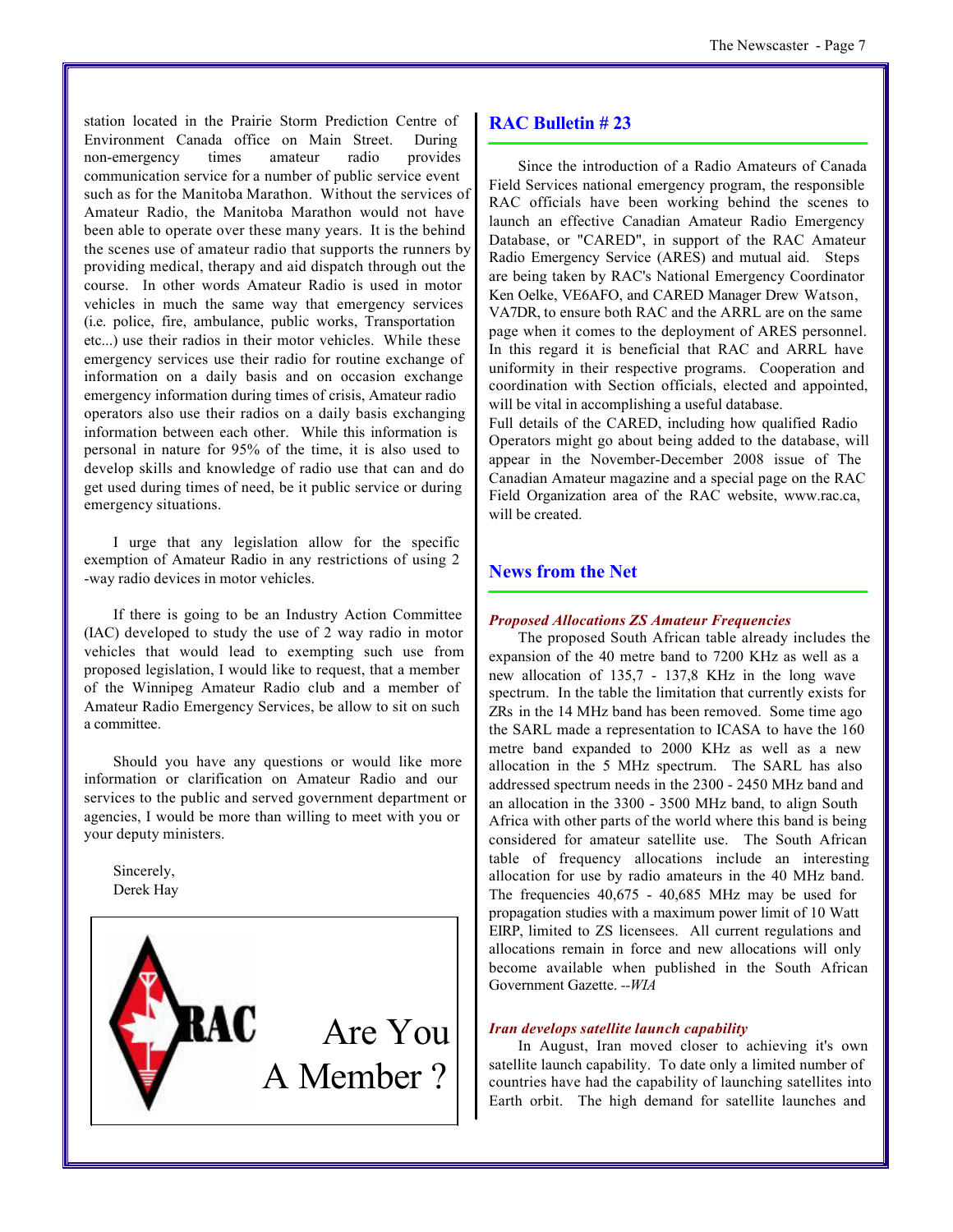shortage of launchers has resulted in high prices being charged even for non-commercial educational satellites. However, launch technology is being developed by a growing number of countries for various reasons. On August 17th Iran tested its Safir-e-Omid-1 launcher. According to reports Iran plans to put a satellite Omid into Earth orbit in the coming months. *--WIA*

#### *New HF Digital Protocol*

WINMOR, an HF digital protocol designed for use with the Winlink 2000 network, will be unveiled at the upcoming ARRL/TAPR Digital Communications Conference in Chicago September 26-28. *--WIA*

#### *Police radio triggers a wet problem*

All was going well with the testing of a new police communication system in the Texas cities of Cedar Hill, DeSoto and Duncanville, until it was found to be producing an unwanted side-effect in the city of Plano some 30 miles away. The police transmissions have been setting off an expensive network of radio-controlled sprinklers used for parks and road median strips. Worse still, the issue took on a life of its own through radio talk-back programs and other media outlets trying to point blame for the technical hitch. Then came news that the new emergency system also interfered with radio equipment that monitored the levels of three water towers. Attempts to find a mutually agreed solution appear to have failed so it is off to the Federal Communications Commission for a determination. *--WIA*

#### *Broadcasters set to QSY*

In six months time powerful shortwave broadcast stations are to migrate from the band 7100 to 7200 kilohertz as that spectrum fully reverts to the Amateur Service. Before 1938 there was an exclusive amateur allocation of 7 to 7.3 MHz. But due to world unrest 7.2 to 7.3 MHz was taken away to accommodate propaganda broadcasting in the lead up to World War II. It had been thought the band would be returned to the Amateur Service, but it continued due to Cold War, and in fact broadcasting increased the size of its primary allocation. While in some parts of the world radio amateurs managed to retain 7 to 7.3 only the bottom third was amateur exclusive and the remainder shared with broadcasters. The International Amateur Radio Union mounted a campaign for the 40m band to be return globally to the Amateur Service. Its case stated that such as change would ensure effective communications support particularly in the event of natural disasters. The IARU pursued the issue at the World Radiocommunications Conference in 2003 gaining 7.1 to 7.2 MHz worldwide for the Amateur Service, adding an extra 100 KHz on the exclusive allocation, while sharing between 7.2 and 7.3 MHz continues. *--WIA*

#### *CW skimmer makes paddles go further?*

Like virtually all sports, amateur radio does have its controversies and a current one is called the CW Skimmer, but what is it? A clever piece of software developed by Alex Shovkoplyas VE3NEA, the Canadian who is also behind the DX Atlas and a number of other ham radio programs. CW Skimmer receives and decodes signals and graphically shows them as a band map on a computer screen, listing stations by callsign and frequency. The software obviously can help to more easily find stations, which could be very useful during a of a Dxpedition. Meanwhile Pete Smith N4ZR is pushing for listening centres to be set up using the software to create a 'reverse beacon' network. CW Skimmer is sparking lots of debate as to whether it's just a new innovation that should be embraced by radio amateurs, or outlawed by ham radio rule makers. *--WIA*

#### *Low Frequency band for VK*

Australia is set to join the 30-odd countries whose radio amateurs have been already given the new low frequency amateur band of 135.7 to 137.8 KHz. It's been a wait of more than 20 years to officially get the band. A few VK radio amateurs, under special Scientific Licences, have been engaged in pioneering experimentation on low frequency spectrum since the mid-1980s. The World Radiocommunication Conference in 2007 decided that there be a world-wide secondary allocation but left it to individual radio administrations around the world to decide on its introduction. *--WIA*

#### *SSTV from Space.*

Beginning Oct 14, Rihard Garriot W5KWQ will spend 9 days conducting experiments and doing extensive photography of the Earth. Richard being a licensed amateur will also be transmitting SSTV images from the ISS. The standard downlink of 145.800 will be used for voice contacts, school contacts and SSTV transmissions. The standard voice uplink frequencies of 144.490 for ITU regions 2 & 3 will be used. Tracking information can be found at

http://spaceflight.nasa.gov/realdata/tracking/index.html

#### *RAC Announces new HF Band Plan*

The HF band plan presently in use in Canada was adopted in 1996. Since then, many changes have happened in the amateur radio world and other band plans have been revised and modified. Let us only mention the changes announced by the FCC in 2007 affecting the US band plan and the revised band plan adopted by the IARU Region 2 countries at the Brasilia conference in September 2007. Just under two years ago, Radio Amateurs of Canada had asked Bob Nash, VE3KZ, a former First Vice President of RAC, to reactivate the HFBPC (HF Band Planning Committee) with a goal to review and modernize the Canadian HF Band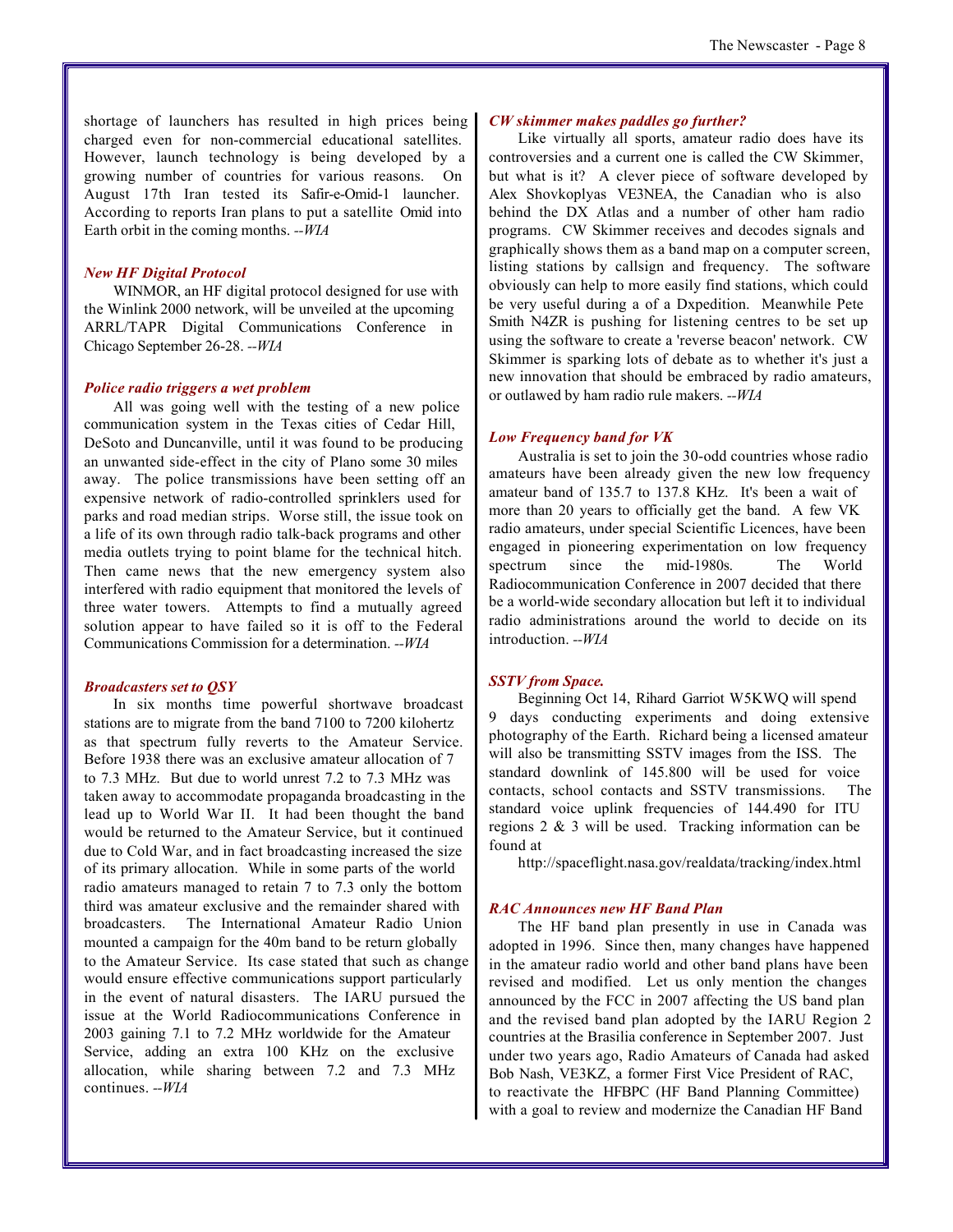Plan. Bob's committee has since worked very hard in studying and consulting all across Canada to eventually come up with a band plan proposed to the Board of Directors of Radio Amateurs of Canada. The RAC Board adopted this plan at its July 2008 meeting and the new band plan is now on the RAC Web page at: http://www.rac.ca/service/bandplans/hfband\_e.php -- *Ottawa Amateur Radio Club*

#### **Calendar**

#### *October*

| 432 MHz Fall Sprint                 |               | 1900L   | Oct 8    |
|-------------------------------------|---------------|---------|----------|
| RSGB 80m Club Sprint                | CW            | 1900Z   | Oct 9    |
| 10-10 Int. 10-10 Day Sprint         |               | 0001Z   | Oct 10   |
| <b>NCCC Sprint</b>                  |               | 0230Z   | Oct 10   |
| <b>YLRL Anniversary Party</b>       | SSB           | 1400Z   | Oct 10   |
| Bill Windle QSO Party               | CW            | 0000Z   | Oct 11   |
| LoTW                                | CW/Digi       | 0000Z   | Oct 11   |
| Makrothen                           | <b>RTTY</b>   | $0000Z$ | Oct 11   |
|                                     | And           | 1600Z   | Oct 11   |
|                                     | And           | 0800Z   | Oct 12   |
| Oceania DX                          | CW            | 0800Z   | Oct 11   |
| <b>EU Autumn Sprint</b>             | CW            | 1600Z   | Oct 11   |
| Pennsylvania QSO Party              |               | 1600Z   | Oct 11   |
|                                     | And           | 1300Z   | Oct 12   |
| <b>FISTS Fall Sprint</b>            |               | 1700Z   | Oct 11   |
| North American Sprint               | <b>RTTY</b>   | 0000Z   | Oct 12   |
| <b>SKCC Weekend Sprintathon</b>     |               | 0000Z   | Oct 12   |
| UBA ON                              | <b>SSB</b>    | 0600Z   | Oct 12   |
| SSA Månadstest nr 10                | <b>SSB</b>    | 1400Z   | Oct 12   |
| SSA Månadstest nr 10                | CW            | 1615Z   | Oct 12   |
| NAQCC Straight Key/Bug Sprint       | CW            | 0030Z   | Oct 15   |
| <b>MOON</b>                         | CW/Digi/SSB   | 1800Z   | Oct $15$ |
| <b>NCCC Sprint</b>                  |               | 0230Z   | Oct 17   |
| <b>ARRL EME</b>                     |               | 0000Z   | Oct 18   |
| <b>JARTS WW</b>                     | RTTY          | 0000Z   | Oct 18   |
| LZOCC 80 m Sprint                   | CW            | 0000Z   | Oct 18   |
| <b>ARCI Fall QSO Party</b>          |               | 1200Z   | Oct 18   |
| Worked All Germany                  |               | 1500Z   | Oct 18   |
| <b>Stew Perry Topband Challenge</b> |               | 1500Z   | Oct 18   |
| Worked All Germany                  | <b>CW/SSB</b> | 1500Z   | Oct 18   |
| W/VE Islands QSO Party              |               | 1600Z   | Oct 18   |
| 160m GP Sprint                      | PSK31         | 2000L   | Oct 18   |
| Feld Hell Sprint                    | Hell          | 2200Z   | Oct 18   |
| 50 MHz Fall Sprint                  |               | 2300Z   | Oct 18   |
| Asia-Pacific Fall Sprint            | CW.           | 0000Z   | Oct $19$ |
| <b>UBA ON</b>                       | 2m            | 0600Z   | Oct 19   |
| Illinois QSO Party                  |               | 1700Z   | Oct $19$ |
| Run for the Bacon QRP               |               | 0100Z   | Oct 20   |
| <b>ARRL School Club Roundup</b>     |               | 1300Z   | Oct 20   |
| <b>SKCC Sprint</b>                  |               | 0000Z   | Oct 22   |
| RSGB 80m Club Sprint                | SSB           | 1900Z   | Oct 22   |
| NCCC Sprint                         |               | 0230Z   | Oct 24   |
|                                     |               |         |          |

| CQ Worldwide DX                 | <b>SSB</b>     | 0000Z   | Oct 25            |
|---------------------------------|----------------|---------|-------------------|
| 10-10 Int. Fall                 |                | 0001Z   | Oct 25            |
| Microwave Fall Sprint           |                | 0600L   | Oct 25            |
| <b>NCCC Sprint</b>              |                | 0230Z   | Oct 31            |
|                                 |                |         |                   |
|                                 |                |         |                   |
| <b>November</b>                 |                |         |                   |
| HA-QRP                          | CW             |         | 0000Z Nov 1-7     |
| <b>IPARC</b>                    | CW             | 0600Z   | Nov 1             |
| Ukrainian DX                    |                | 1200Z   | Nov 1             |
| Feld-Hell Club Fall Fling       | Feld-Hell      | 1600Z   | Nov 1             |
| <b>RCA QSO Party</b>            | AM/SSB         | 1700Z   | Nov 1             |
| <b>ARRL Sweepstakes</b>         | <b>CW</b>      | 2100Z   | Nov <sub>1</sub>  |
| NA Collegiate ARC Championship  | CW             | 2100Z   | Nov 1             |
| <b>IPARC</b>                    | SSB            | 0600Z   | Nov <sub>2</sub>  |
|                                 | And            | 1400Z   | Nov <sub>2</sub>  |
| High Speed Club                 | CW             | 0900Z   | Nov 2             |
|                                 | And            | 1500Z   | Nov <sub>2</sub>  |
| DARC 10-Meter                   | Digital        | 1100Z   | Nov <sub>2</sub>  |
| <b>ARS</b> Spartan Sprint       | CW             | 0200Z   | Nov <sub>4</sub>  |
| 10 meter NAC                    | CW/SSB/FM/Digi | 1800Z   | Nov <sub>6</sub>  |
| <b>NCCC Sprint</b>              |                | 0230Z   | Nov <sub>7</sub>  |
| WAE DX                          | <b>RTTY</b>    | $0000Z$ | Nov 8             |
| <b>JIDX</b> Phone               |                | 0700Z   | Nov 8             |
| OK/OM DX                        | CW             | 1200Z   | Nov 8             |
| SL                              | <b>CW</b>      | 1200Z   | Nov 8             |
| SL                              | SSB            | 1415Z   | Nov $8$           |
| Kentucky QSO Party              |                | 1400Z   | Nov 8             |
| CQ-WE                           |                | 1900Z   | Nov 8             |
| <b>SKCC Weekend Sprintathon</b> |                | 0000Z   | Nov <sub>9</sub>  |
| RSGB 80m Club Sprint            | <b>SSB</b>     | 1900Z   | Nov 13            |
| <b>NCCC Sprint</b>              |                | 0230Z   | Nov 14            |
| <b>ARRL EME</b>                 |                | 0000Z   | Nov 15            |
| JT Hamradio-50 Anniversary DX   |                | 0000Z   | Nov $15$          |
| <b>SARL Field Day</b>           |                | 1000Z   | Nov $15$          |
| <b>INORC</b>                    | <b>CW</b>      | 1200Z   | Nov $15$          |
| All Austrian 160-Meter          |                | 1600Z   | Nov $15$          |
| NA Collegiate ARC Championship  | <b>SSB</b>     | 2100Z   | Nov 15            |
| RSGB 2nd 1.8 MHz                | <b>CW</b>      | 2100Z   | Nov $15$          |
| <b>ARRL Sweepstakes</b>         | SSB            | 2100Z   | Nov $15$          |
| Feld Hell Sprint                |                | 2100Z   | Nov $15$          |
| EU PSK63 QSO Party              |                | 0000Z   | Nov $16$          |
| SSA Månadstest nr 11            | <b>CW</b>      | 1500Z   | Nov $16$          |
| SSA Månadstest nr 11            | SSB            | 1615Z   | Nov $16$          |
|                                 | <b>CW</b>      |         |                   |
| <b>HOT Party</b>                |                | 1700Z   | Nov $16$          |
| Run for the Bacon QRP           |                | 0200Z   | Nov 17            |
| <b>MOON</b>                     | CW/Digi/SSB    | 1900Z   | Nov 19            |
| NAQCC Straight Key/Bug Sprint   |                | 0130Z   | <b>Nov 20</b>     |
| <b>YO</b> International         | PSK31          | 1600Z   | Nov <sub>21</sub> |
| LZ DX                           |                | 1200Z   | Nov <sub>22</sub> |
| <b>ARRL International EME</b>   | All            | 0000Z   | Nov $23$          |
| <b>SKCC</b> Sprint              |                | 0100Z   | Nov $26$          |
| RSGB 80m Club Sprint            | <b>CW</b>      | 1900Z   | Nov 26            |
| QRP ARCI Topband Sprint         | CW/SSB         | 0000Z   | <b>Nov 27</b>     |
| CQ Worldwide DX                 | CW             | 0000Z   | Nov 29            |